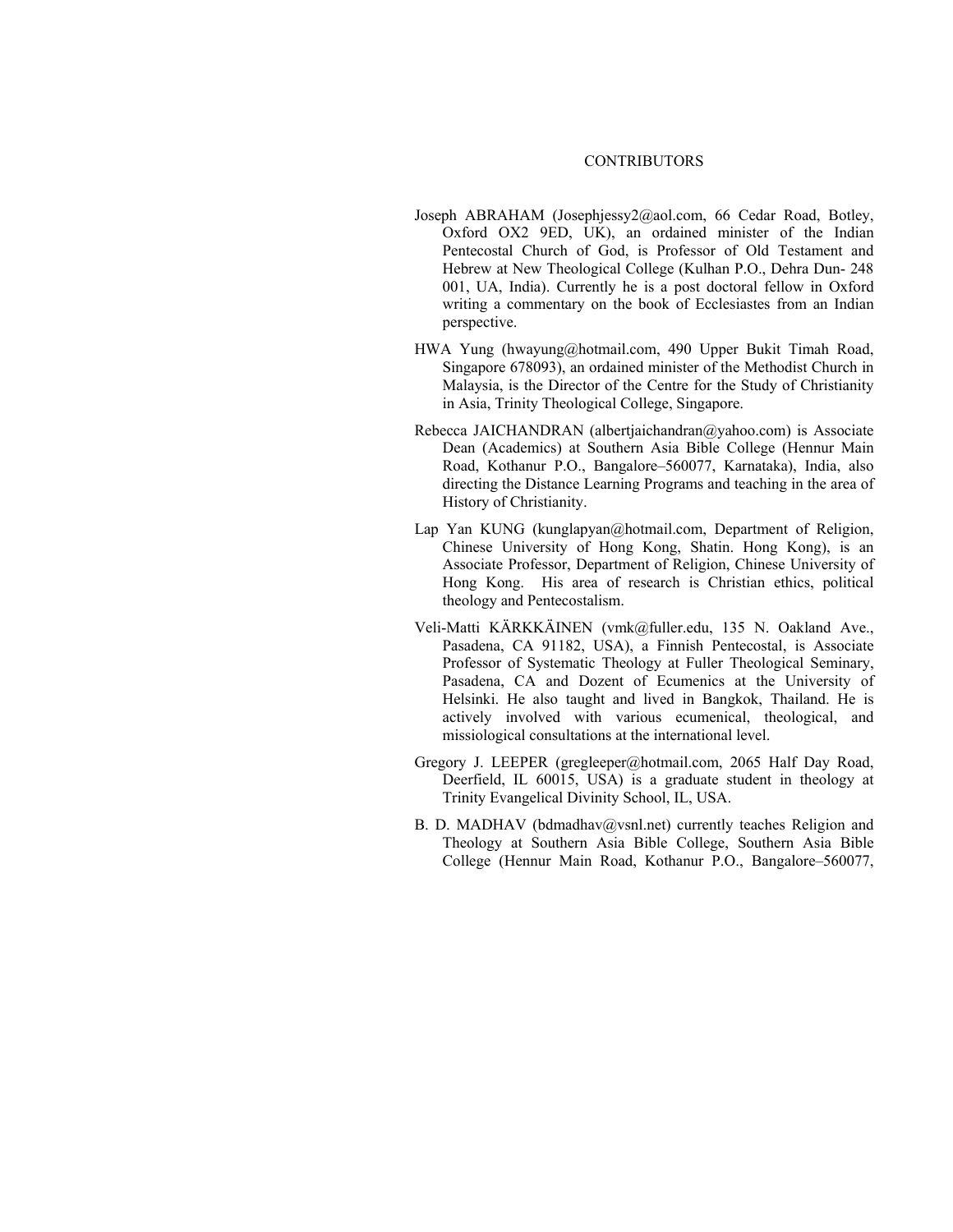Karnataka), India. He researched on Postmodernism at L'Abri Institute in London.

- Gary B. MCGEE (gmcgee@agseminary.edu, Assemblies of God Theological Seminary, 1435 N. Glenstone Ave., Springfield, MO 65802, USA) serves as Professor of Church History and Pentecostal Studies at Assemblies of God Theological Seminary, Springfield, Missouri, USA.
- William W. MENZIES (wwmenzies@mchsi.com) is Chancellor of Asia Pacific Theological Seminary, Baguio, Philippines, and Editor of *Asian Journal of Pentecostal Studies*.
- Noriyuki MIYAKE (noriyuki\_2002\_99@yahoo.co.jp, P.O. Box 377, Baguio 2600, Philippines), a Japanese Pentecostal minister, serves as an assistant staff to the *Asian Journal of Pentecostal Studies* while pursuing the Th.M. in Pentecostal/Charismatic Studies program at Asia Pacific Theological Seminary, Baguio, Philippines.